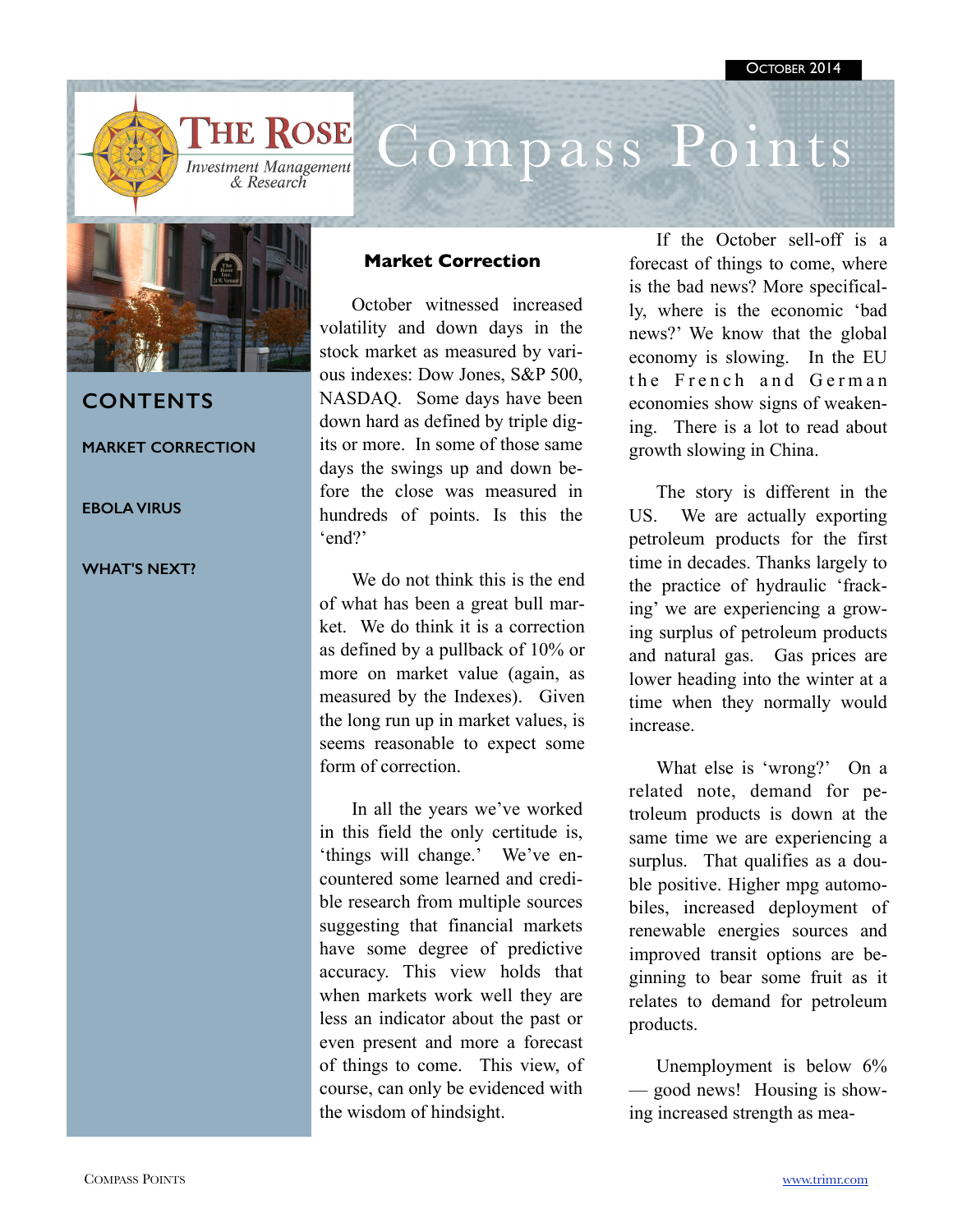sured in existing and pending home sales, prices, etc. New construction as measured by permit issuance is strengthening.

The Federal Reserve is preparing to end the practice of driving down interest rates with massive, systematic debt purchases in the fixed income markets. Inflation is well below the worry level on the economic radar detector. With only a few, minor exceptions corporate earnings are coming in on target or with positive, upside surprises. More good news!

As various sectors of the global economy outside the US contract or slow down, the US dollar has strengthened relative to other currencies. Still more good news!

Record corn and soybean harvests across the grain belt are driving down prices. Freight rail capacity is overwhelmed by demand to the point where most of the corn sold for March (2014) delivery is still in the bins. With much of the 2013 crop still in storage there is not enough capacity to store the 2014 harvest.

Consumer sentiment is increasingly positive. Once again, there is more good news.

## **Ebola Virus**

There is plenty of 'bad' news on the international front. The evening news is a constant reminder of all that is wrong. Pick your favorite handhold on the international 'wall' of worry: Russia and Ukraine, US and EU sanctions against Russia, Israeli/Palestinian conflict, ISIS in Syria (and everywhere else), Turkey's failure to support Kurds, Iraq's failure to fight (anyone) and of course the outbreak of the Ebola virus in Africa.

Early missteps in handling the Ebola outbreak here and in Africa provided fuel for the flames of panic. News services fanned the flames. There were a few days in the middle of October when headlines about 'market declines' and 'Ebola spreading' seemed equally panicked and fear laden.

The November election cycle overlays more 'noise' as candidates and parties jockey for position and advantage over any issue the news brings before the public. October has provided a rich political harvest ripe with opportunities to cast blame and/or claim credit.

We sometimes wonder if anyone will remember or note the fact that the United States Army, the Gates Foundation and the Zuckerberg Family Foundation were among the very first to send substantial Ebola aide to Africa. We certainly note and will remember those among our clients who supported the American Red Cross and Doctors without Borders in their Ebola efforts.

## **What's Next?**

Who knows? We expect to see some more pull back in prices and continued volatility in market indexes for the remainder of the year. We intend to take advantage of those opportunities using available cash to invest in existing or new positions.

Generally, we expect to see the US economic recovery continue. The trend-line of 'good news' items will continue. We are not so optimistic as to expect geometric growth in the trend lines. Incremental, linear growth is what we expect. Stated differently, this is in fact the season of harvest. In spite of all the causes for worry, we are blessed with abundance. We'll be the first to admit that sometimes it is hard to put that abundance in perspective.

It is clear that the wars and worries of international import could have adverse economic consequences for the US recovery. We'll cross that bridge, if and when it comes.

As always we are grateful for your support and confidence.

Stephen & Susan